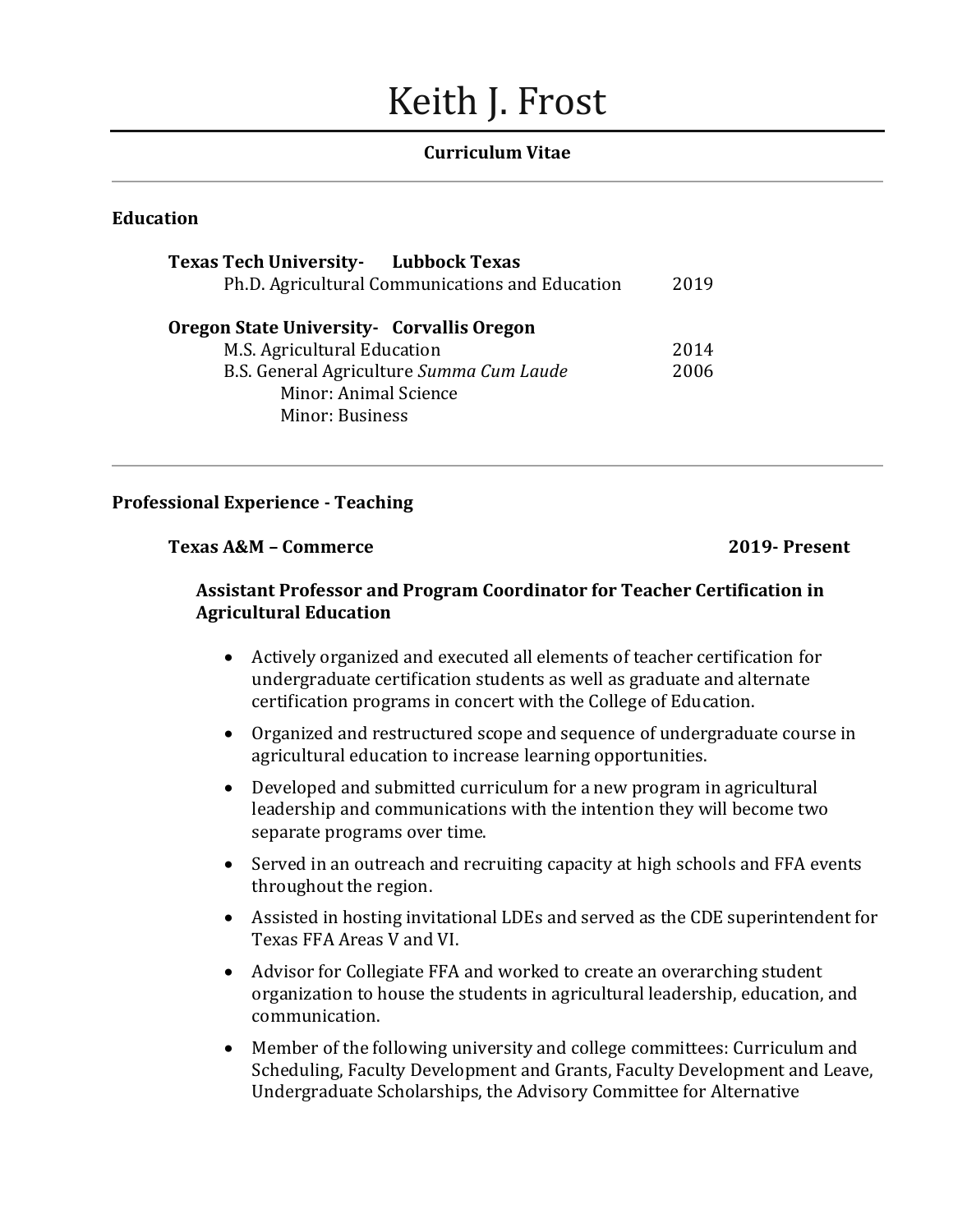Certification as well as research committees for one each honors, masters, and doctoral student.

- Advised undergraduate and graduate students using Degree Works.
- University representative for the Texas Agriculture Consortium and the STAR program.

#### **Courses of Instruction (A&M- Commerce)**

- Instructional Management AFE 570
- Practicum in Teaching AFE 573
- Assessment and Evaluation AFE 574
- Field Experience in Teaching AFE 579
- History and Philosophy of Agricultural Education AFE 597a
- Experiential Learning Opportunities in Agricultural Education AFE 597b
- Agricultural Education and Curriculum Design AG 297
- Internship in Agricultural Industries AG 405
- Honors Individual Readings AG 491
- Adult Education AG 503
- Qualitative Research Methods AG 504
- Thesis  $AG\,518$
- Youth Leadership Organizations in Agricultural Education AGED 371
- Student Teaching in Secondary Schools AGED 465
- The Program of Instruction in Agricultural Science and Technology AGED 471

# **Texas Tech University – Lubbock Texas 2016- 2019**

#### **Doctoral Graduate Teaching Assistant**

- Adapted, revised, and developed units, lessons, and assessments for undergraduate and graduate courses.
- Collaborated with faculty of other colleges to assure contiguity of aligned courses.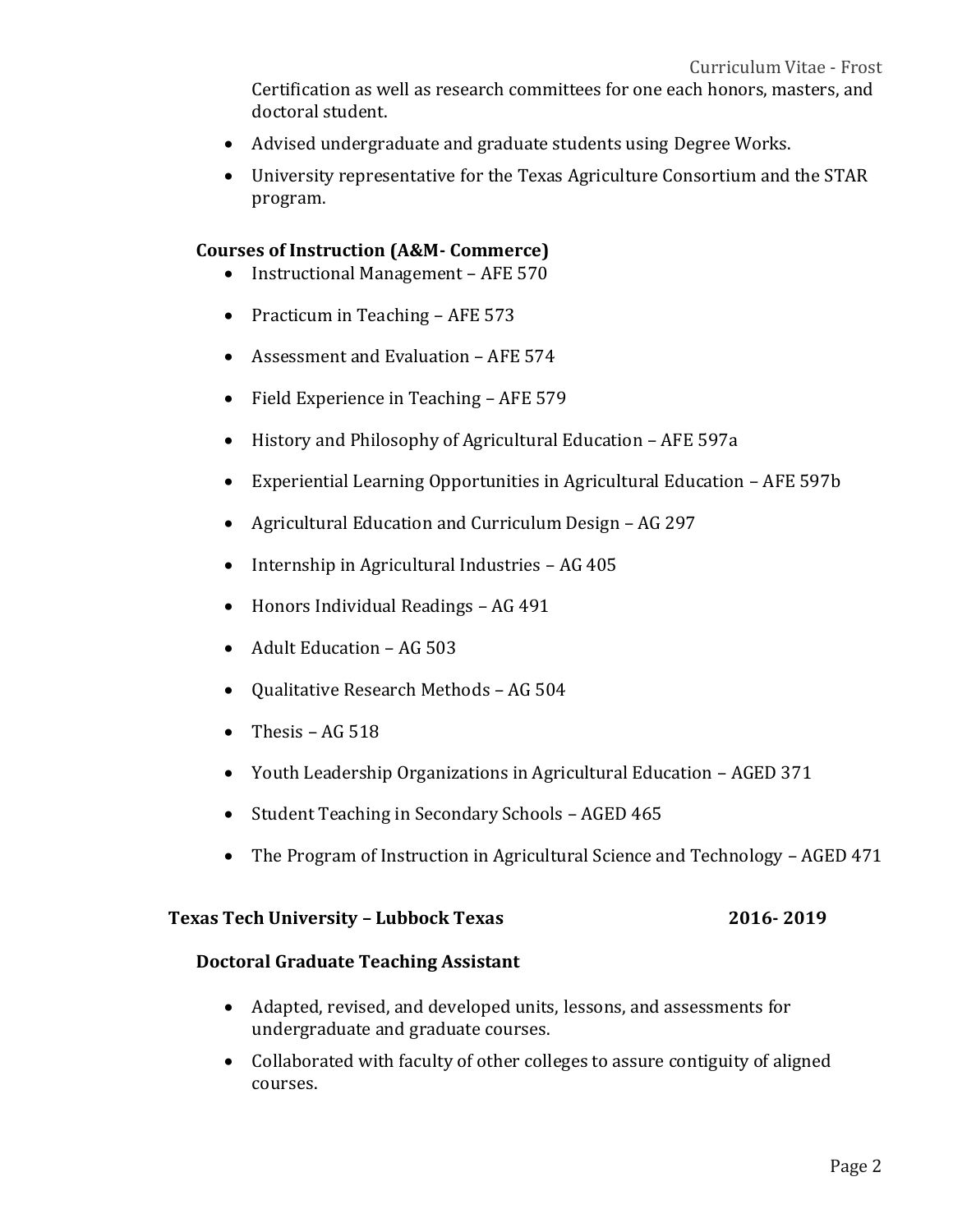- Participated in major area (Agricultural Education Teacher Preparation) meetings to revise and realign program course map, sequence and flow.
- Assisted in coordinating and executing experiential learning events (FFA Career and Leadership Development Events) at the local, area, and state level.
- Served as the university supervisor for 10 pre-service teachers during their field experiences. (3 in 2017, 4 in 2018, 3 in 2019)
- Graduate Student Advisor for the Collegiate FFA Chapter.
- Advised three undergraduate students (2018) using Degree Works.
- Presented orientation and recruiting content to new and prospective undergraduate students.
- Advised and coached fellow doctoral students with limited teaching experience in lesson development, curriculum planning, and student management issues.
- Served as guest presenter and evaluator in multiple agricultural education courses.

# **Courses of Instruction (TTU)**

- Introduction to Teaching AGED 3100 (Lead Instructor)
- Introduction to Agricultural Education -AGED 2300 (Co-Instructor)
- Developing Secondary Agricultural Education Programs -AGED 3333 (Teaching Assistant)
- Methods of Teaching Agricultural Science -AGED 4404 (Teaching Assistant)

## **Eagle Point School District – Eagle Point Oregon 2007-2016**

## **Agricultural Science and Technology Instructor**

- Developed and taught coursework in the areas of Animal Science, Agricultural Science, Leadership and Communication, and Agricultural Mechanics.
- Planned and organized all facets of the Agricultural Science and Technology program including working with advisory committees, regional Perkins coordinators, as well as the State Career and Technical Education specialist in Agriculture and Natural Resources.
- Adapted curriculum and revamped course scope and sequence to provide more opportunities for science and college credit (ANS 121 and AG 111), specializing instruction, and differentiating courses from other similar programs.
- Advised members in Supervised Agricultural Experiences in all areas of meat animal production (entrepreneurship and placement) as well as wildlife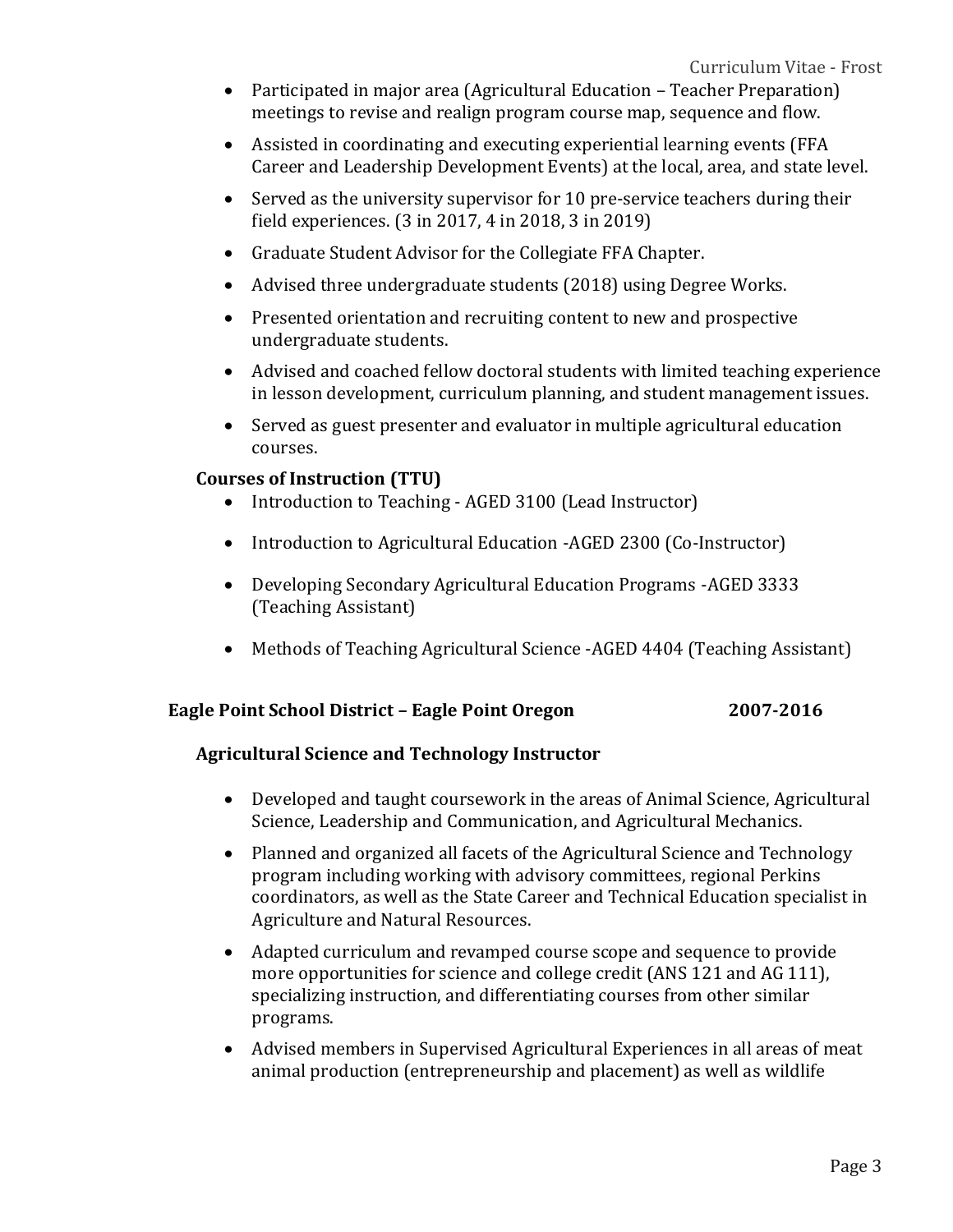management, outdoor recreation, agricultural processing, and nearly every other proficiency area.

## **Eagle Point FFA Advisor**

- Coached Career Development Event teams in:
	- $\circ$  Agricultural Sales, Rituals District winner for seven consecutive years,
	- o Parliamentary Procedure, Public and Creed Speaking, Agricultural Mechanics, Meats Evaluation, and Livestock Evaluation – 4th Place Nationally
- Led and coached officer teams in directing the work of the chapter in areas of community service, chapter marketing, program development, and growth.
- Created and executed annual benefit auctions for the chapter that grossed nearly \$200,000 to support members and the aims of the chapter.
- Assisted in changing the marketing and organization of annual plant sales that grew (in gross sales) from \$17,000 to over \$30,000.

# **Secondary Courses of Instruction**

- **Zoology – Livestock Production** A survey of fundamental concepts on the history and origins of agriculture and agricultural education with an emphasis on leadership skills and development as well as a focus on basic animal science units.
- **Science in Agriculture** This course provided further development in the concepts of science and how those concepts related to agriculture. Additional focus provided essential skills necessary for further studies and experiences in agricultural science courses through the "three-circle" model of agricultural education.
- **Animal Anatomy** Focused on lecture, dissection, and lab activities. This class explored the skeletal, muscular, circulatory, respiratory, and reproductive systems of animals as it relates to the functionality of production livestock as well as livestock physiology, animal health, reproduction, artificial insemination, dissection, and surgical techniques. The course also addressed basic practices and skills used in veterinary medicine as well as contentious issues in agriculture, industry leadership, and business applications.
- **Leadership in Agriculture** Capstone course in Agricultural Science and Technology at Eagle Point High School that replaced the Senior Seminar course for Program Concentrators. Students received instruction, counseling, and advising in applying for college and post-secondary institutions to further the student's individual education and career opportunities. Additional focus was placed on business writing, leadership, research, communication, finance, and record-keeping. Students received guidance in applying for scholarships, financial aid, and other helpful assistance. In addition, students completed the Extended Application portion of the Oregon and EPHS Diploma Requirements.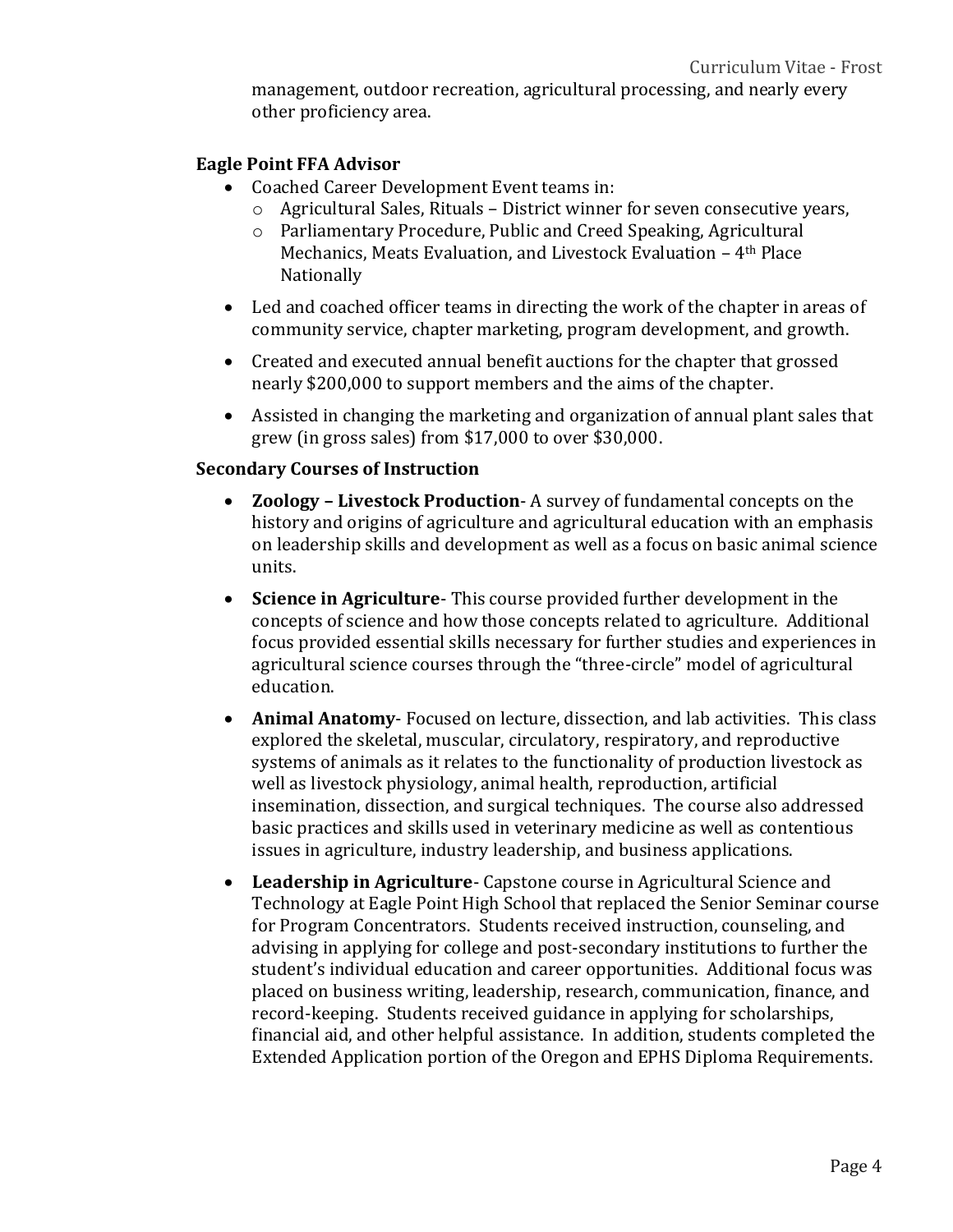• **Agricultural Mechanics – Introductory, Advanced, and Fabrication-** A series of three courses that stressed professionalism and workplace skills as students developed knowledge and understanding of principles in cutting processes, oxy-fuel welding, Welding Processes (SMAW, GMAW, GTAW), layout, design, and fabrication. Additional units focused on electrical principles, small engine theory, and metrology.

**Additional Secondary Courses Taught:** Zoology-Animal Science, Agricultural Science III / IV, Metals 1, Metals Fabrication, Landscape Design

# **Research Publications and Activities**

#### **Papers**

- Doss, W, **Frost, K.J.,** & Rayfield, J. (2020). The impact of time spent student teaching on the decision to enter the field: A longitudinal study. *Journal of Agricultural Education. 63*(2), 264-288. Doi: 10.5032.jae/2020.02264
- **Frost, K. J.,** & Rayfield, J. (2020). Decision to Enter the Classroom as an Agriculture Teacher: An Exploratory Qualitative Investigation. *Journal of Agricultural Education. 62*(1), 247-261. Doi: 10.5032.jae/202001247
- Gikunda, R. M., Boren, A, **Frost, K. J.**, & Gilliam, K. C. (2019). Understanding role establishment, leadership, and motivation for role selection in agricultural education student teams. *NACTA Journal. 63*(2).
- Doss, W., Rayfield, J., Murphy, T., & **Frost, K. J.** (2019). Examining agricultural mechanics projects and their use as supervised agricultural experiences in Texas. *Journal of Agricultural Education*. *60*(3), 62-79. Doi: 10.5032.jae/2019.03062
- **Frost, K. J**., Rayfield, J., Lawver, D., & Ritz, R. (2018). Allocation of time among preservice teachers during their clinical experience. *Journal of Southern Agricultural Education Research. 68*(2018)
- Ataei, P., Khatir, A., Izadi, N., & **Frost, K. J.** (2018). Environmental impact assessment of artificial feeding plans: The Hammami Plain in Iran. *Environmental Quality (27),*  19-38. Doi: 10.6092/issn.2281-4485/7345

## **Conference Research Presentations**

- **Frost, K. J.,** & Rayfield, J. (2020). *A Comparison of Current and Ideal Program Balances Across Three States.* Presented at the National Research Conference of the American Association for Agricultural Educators. Virtual Delivery.
- Doss, W., **Frost, K.J.**, & Rayfield, J. (2020) *A Longitudinal Study on the Impact of Time Spent Student Teaching on the Decision to Enter the Field.* Presented at the Southern Regional Conference for the American Association for Agricultural Educators. Louisville, KY.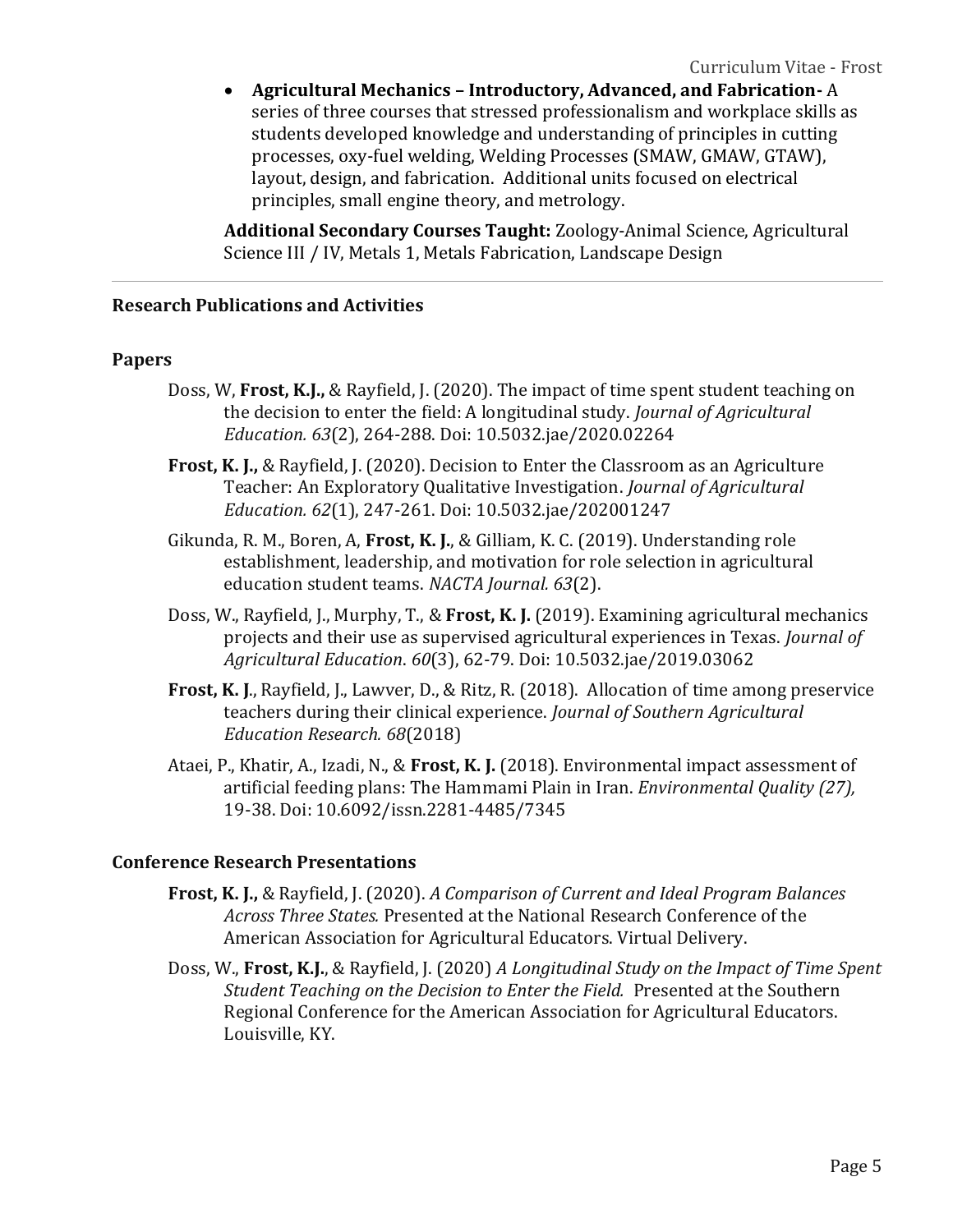- **Frost, K. J.,** & Rayfield, J. (2019). *Decision to Enter the Classroom as an Agriculture Teacher: An Exploratory Qualitative Investigation.* Presented at the National Research Conference of the American Association for Agricultural Educators. Des Moines, IA.
- **Frost, K. J.**, & Rayfield J., Lawver, D., & Ritz, R. (2018). *Allocation of time among preservice teachers during their clinical experience.* Presented at the National Research Conference of the American Association for Agricultural Educators. Charleston, SC.

#### **Conference Poster Presentations**

- **Frost, K. J.**, & Rayfield, J. (2019). *Delphi Consensus Levels over 30 Years in the Journal of Agricultural Education.* Research poster session presented at the National Conference of the American Association for Agricultural Educators. Des Moines, IA.
- **Frost, K. J.**, & Rayfield, J. (2019). *Defining Programmatic Balance in School Based Agricultural Education Programs: A Modified Delphi Study*. Research poster session presented at the National Conference of the American Association for Agricultural Educators. Des Moines, IA.
- **Frost, K. J.**, Huston, M., & Rayfield, J. (2019). *A Chi-Square Analysis of a Potential Relationship Between Hours Worked as a Student Teacher and Career Choice and Decision to Teach*. Research poster session presented at the National Conference of the American Association for Agricultural Educators. Des Moines, IA.
- **Frost, K. J.**, Doss, W., & Rayfield, J. (2019). *Comparing the Allocation of Time of Individual Student Teachers in the Roles of FFA Advisor and School Based Agricultural Teacher in Two Cohorts*. Research poster session presented at the National Conference of the American Association for Agricultural Educators. Des Moines, IA.
- Doss, W., **Frost, K**. **J.**, & Rayfield, J. (2019). *Analyzing Time Spent as an FFA Advisor and School Based Agricultural Education Teacher During Two Student Teaching Cohorts.* Research poster session presented at the National Conference of the American Association for Agricultural Educators. Des Moines, IA
- Lindsey, H., **Frost, K. J.**, & Rayfield, J. (2019). *Comparison of Time Through Student Teaching.* Research poster session presented at the National Conference of the American Association for Agricultural Educators. Des Moines, IA.
- **Frost, K. J.**, & Rayfield, J. (2018). *Decision to enter the profession: An exploratory qualitative investigation.* Research poster session presented at the Western Region Conference of the American Association for Agricultural Educators. Boise, ID.
- **Frost, K. J.**, Doss, W., & Rayfield, J. (2018). *Comparing the Allocation of Time of Individual Student Teachers in the Roles of FFA Advisor and School Based Agricultural Teacher in Two Cohorts*. Research poster session presented at the Western Region Conference of the American Association for Agricultural Educators. Boise, ID.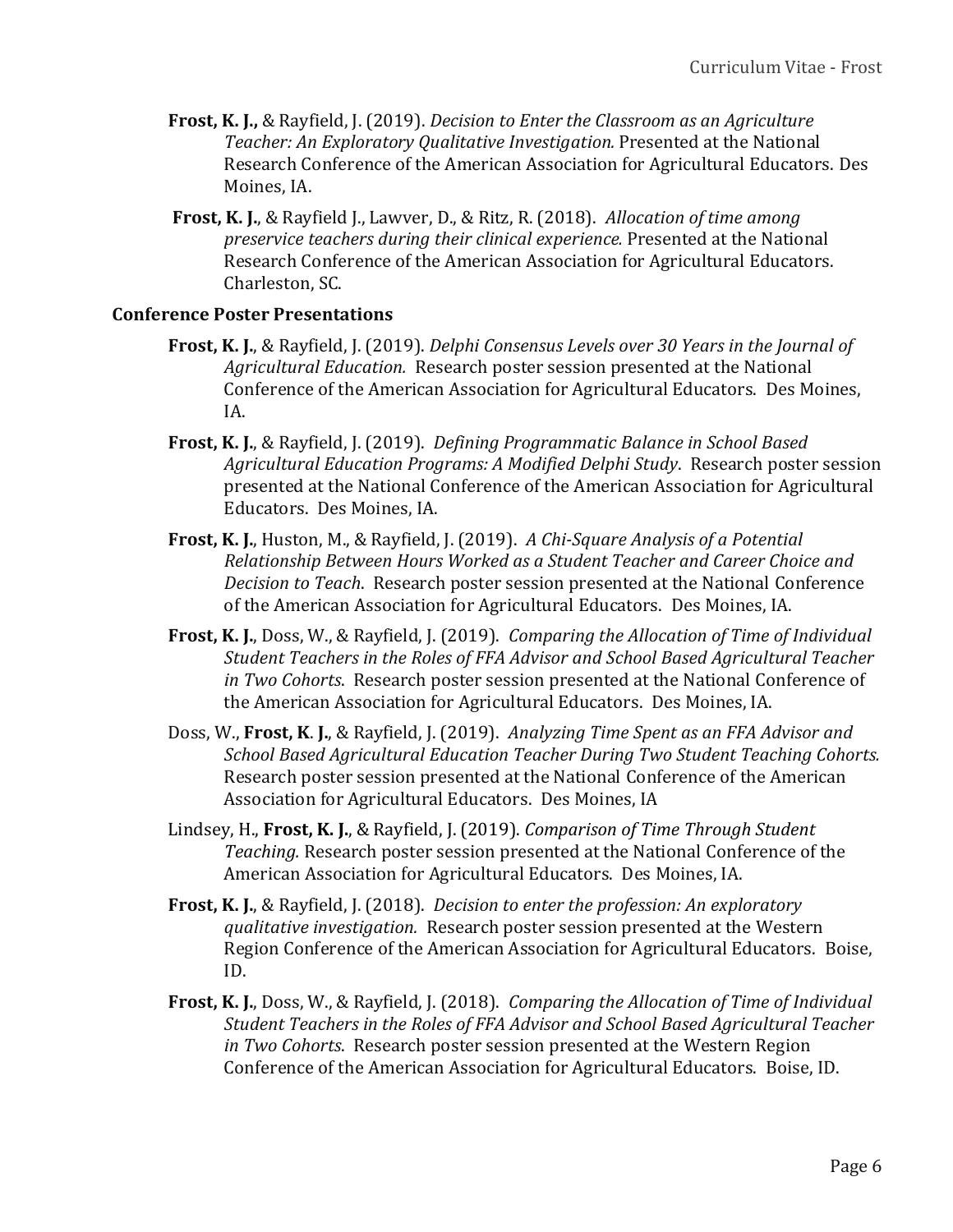- Doss, W., **Frost, K**. **J.**, & Rayfield, J. (2018). *Analyzing Time Spent as an FFA Advisor and School Based Agricultural Education Teacher During Two Student Teaching Cohorts.* Research poster session presented at the Western Region Conference of the American Association for Agricultural Educators. Boise, ID. *Awarded Best Designed Research Poster*
- Lindsey, H., **Frost, K. J.**, & Rayfield, J. (2018). *Comparison of Time Through Student Teaching.* Research poster session presented at the Western Region Conference of the American Association for Agricultural Educators. Boise, ID. *Awarded Most Innovative Research Poster*
- **Frost, K. J.,** & Rayfield, J. (2017). *A comparison of hours among pre-service teachers in the roles of FFA Advisor and Classroom Teacher.* Research poster session presented at the Western Region Conference of the American Association for Agricultural Educators. Fort Collins, CO.
- Voges, S., Rayfield, J., & **Frost, K. J.** (2017). *Progression of time spent observing, preparing, and teaching throughout the student teaching experience.* Research poster session presented at the Western Region Conference of the American Association for Agricultural Educators. Fort Collins, CO.
- Spacek, A., Rayfield, J. & **Frost, K. J.** (2017). *Range in allocation of time of preservice teachers during their field experience*. Research poster session presented at the Western Region Conference of the American Association for Agricultural Educators. Fort Collins, CO. *Awarded Third Place Conference Poster*
- **Frost, K. J.**, & Rayfield, J. (2017). *Using the Swivl package to foster reflection in pre-service teachers.* Poster session presented at the National Conference of the North American Colleges and Teachers of Agriculture*.* West Lafayette, IN.
- **Frost, K. J.**, & Rayfield, J. (2017). *Swivl video capture package as a reflective tool for preservice teachers.* Innovative poster session presented at the National Conference of the American Association for Agricultural Educators. San Luis Obispo, CA.
- Gilliam, K., Boren, A., Millares, C. & **Frost, K**. **J.** (2017). *Professional development needs of Nicaraguan agricultural educators.* Research poster session presented at the National Conference of the American Association for Agricultural Educators. San Luis Obispo, CA.

## **Invited Presentations**

- Exploring Programmatic Balance. Presented to the National Conference of the National Association of Agricultural Education. Virtual Presentation. November 2020
- Leadership Development and Organizational Change. Presented to the Mandela Washington Fellows at the Young Africans Leaders Initiative. Texas Tech University. July 12, 2017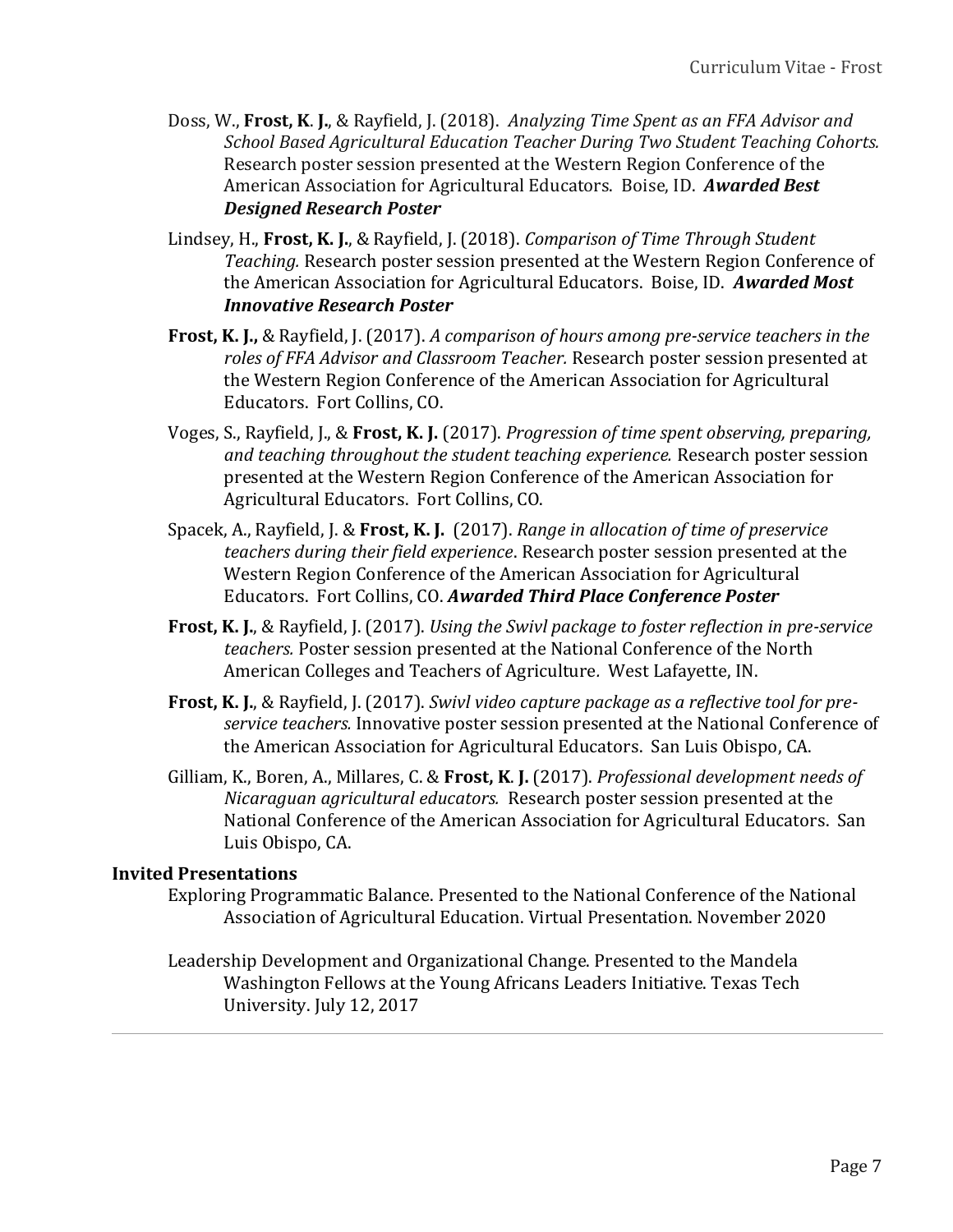### **Service Areas - Profession**

- Journal of Agricultural Education Reviewer (2020 Eight Reviews)
- AAAE Southern Region Research Committee
- AAAE Southern Region *Ad Hoc* Committee for Regional Research Abstract Revision
- AAAE Presentation Abstract Reviewer 2019, 2020
- AAAE Poster Reviewer
	- o National Conference 2019
	- o Southern Region 2017, 2018
	- o North Central Region 2018
	- o Western Region 2017
- AAAE National Conference Research Presentation Facilitator 2017 & 2018
- CASNR "AgriTechsan" Interview Committee 2017
- Texas FFA Association Scholarship Review and Interview Committee
- Collegiate FFA Association at Texas Tech
	- o Graduate Student Assistant Advisor 2017 & 2018
- Agricultural Education and Communications Graduate Student Association
	- o Executive Committee Treasurer
- National FFA Organization
	- o National Livestock Evaluation CDE
		- o Test Writer 2016, 2017, 2018, 2019
		- o Contest Facilitator
- Oregon FFA Association
	- o Co-Superintendent Oregon State Fair Market Show
	- o Assistant Superintendent Beginning Public Speaking, Meat Goat Show
- Oregon Vocational Ag-Teachers Association
	- o Awards Committee
	- o Professional Development Committee
	- o New Teacher Mentor Program
- Southern Oregon FFA District
	- o Superintendent Sophomore Public Speaking
	- o CDE Host and Coordinator- Soils Evaluation, Agricultural Sales, District Proficiencies, District Officer Elections, Floriculture, State Degree Test Proctor
- Jackson County Ag-Teachers Association
	- o Superintendent FFA Sheep Show, Agricultural Mechanics
	- o Assistant Superintendent- FFA Beef and Swine Show
	- o Contest Coordinator Livestock Judging: Class Selection and Official Committee Selection
- Eagle Point School District
	- o Proficiency Grading Committee
	- o Career Technical Education Department Steering Committee
	- o Science Department Steering Committee
	- o Design Grant Team
	- o New Teacher Mentor Program
- Eagle Point Employee's Association
	- o Executive Council Member
	- o Grievance Chair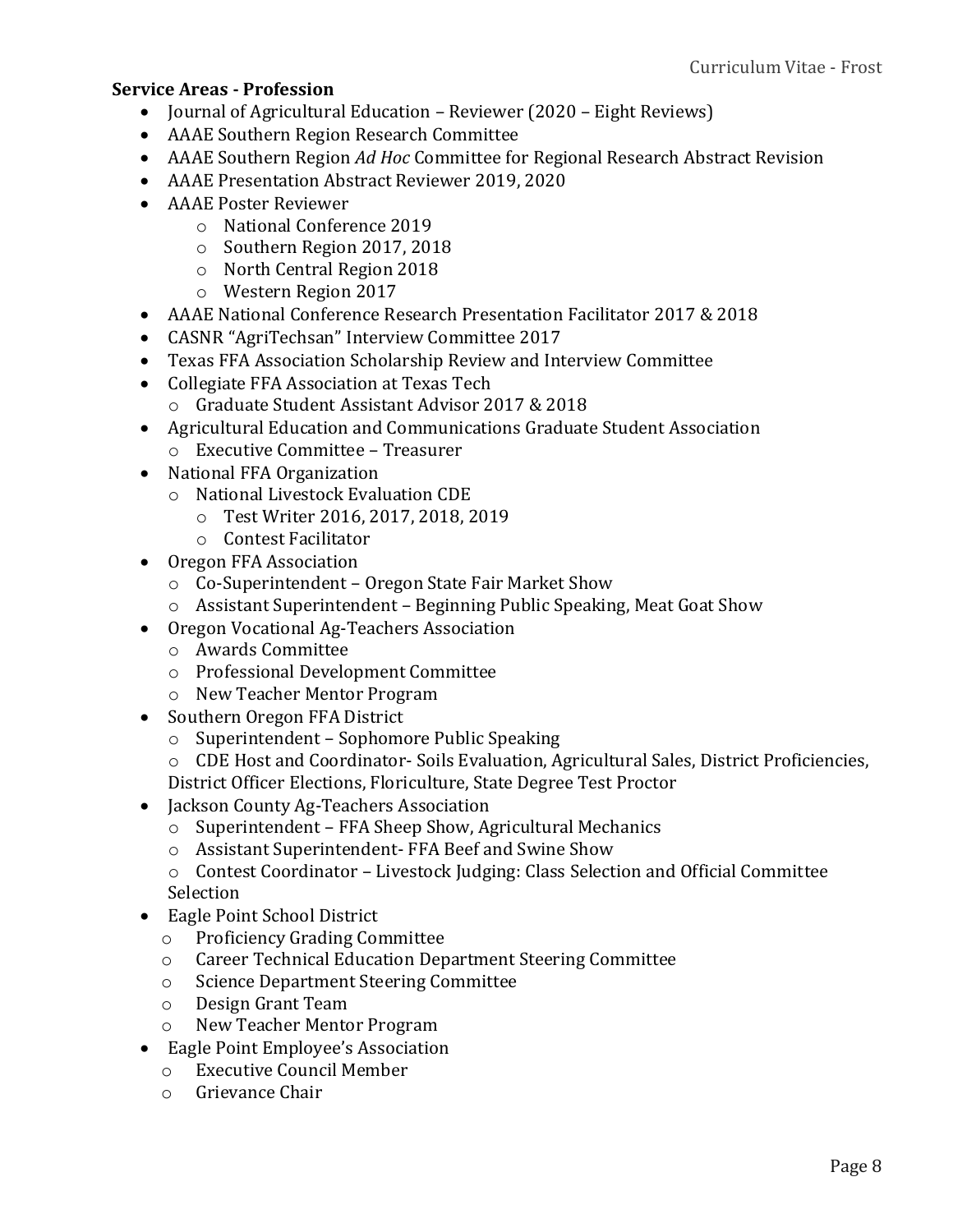# **Service Areas – University and College**

- Core Curriculum Committee
	- $O$  2020/2021
- Alternative Certification Committee
	- $O$  2019/2020,
	- $O 2020/2021$
- TEARAC (Teacher Admission, Retention, and Appeals Committee)
	- $O$  2019/2020
	- $O 2020/2021$
- Faculty Development Leave Committee
	- $O$  2019/2020
	- o 2020/2021(Chair)
- Faculty Development Grant Committee
	- $o$  2019/2020
	- $O 2020/2021$
- CASNR Curriculum and Planning Committee
	- $o$  2019/2020
	- $O 2020/2021$
- Representative for the Texas Agricultural Consortium
	- $o$  2019/2020
	- $O 2020/2021$
- Representative for the STAR Teach-Ag Committee
	- $O$  2019/2020
	- $\circ$  2020/2021

## **Grant Submissions**

National Science Foundation - NSF-20-525-2045810 Integrative Organizational Systems – Integrative Ecological Physiology. The impacts of transgenerational consequences of climate change and extreme climate events on developing grassland birds. \$988,612 **(Status – In Review / Pending)**

## *Key Contributor – Educational Specialist*

USDA-NIFA-NLGCA-006363 Capacity Building Grant for Non-Land Grant Universities Building capacity and meeting the demand: Increasing teacher certification avenues in Agricultural Education. \$149,783 **(Status – Fully Funded)**

## *Key Graduate Student Contributor*